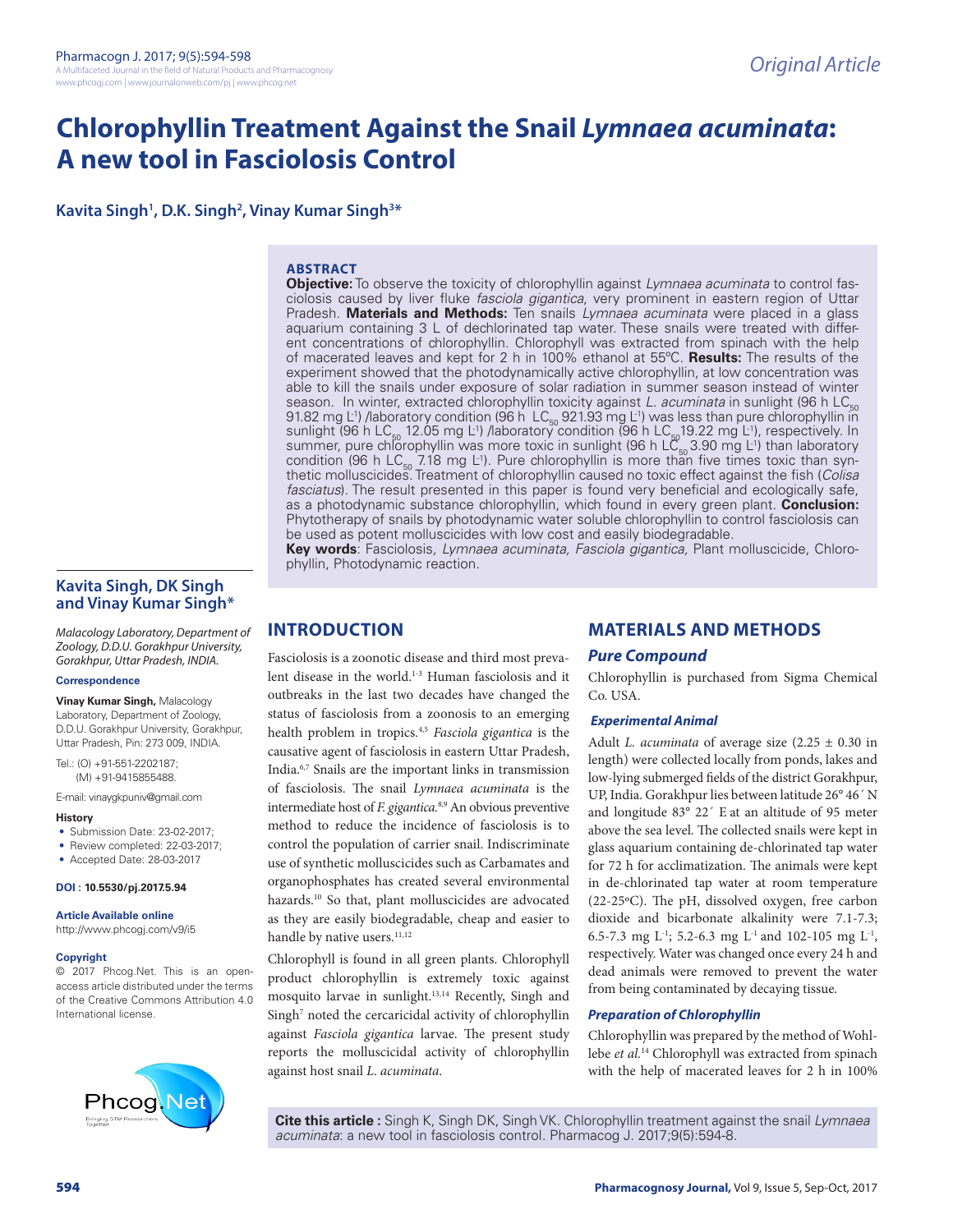ethanol at 55ºC. To avoid transformation of chlorophyll into pheophytin by the acidic content of the cell vacuoles  $1.0 \text{ mg } \text{CaCO}_3/\text{ g}$  leaves were added as a buffer. The extract was subsequently filtered and equal volume of petroleum benzene was added. After shaking the mixture the chlorophyll moved into the lipophillic benzene phase. The two phases were separated in separatory funnel and about 1 ml methanolic KOH was added to 50 ml of the benzene phase. The chlorophyll came into contact with the methanolic KOH and was transformed into water-soluble chlorophyllin (this process occurs due to the breakage of the ester bond between the chlorophyllin and the phytol tail by saponification).

#### *Toxicity-Determination*

Toxicity experiments were done according to the method of Singh and Agarwal.<sup>15</sup> Ten experimental snails were placed in a glass aquarium containing 3 L of de-chlorinated tap water. The experiment was setup with two groups and in the I group the control 1 snails were kept in laboratory condition (winter/summer) after 4 h of dark incubation for 96 h with no chlorophyllin, and control 2 put into the sunlight condition (winter/summer) and all the condition was same as in control 1. Further in the II group the treatment 1 were kept in laboratory condition (mercury light intensity 150W/m2 , winter/summer) and treatment 2 in sunlight condition (light intensity 900W/m<sup>2</sup> in winter and 1200W/m<sup>2</sup> in summer). Light intensity was measure with the help of digital lux meter (Mextech LX-1010B) in flux. Thereafter, it has been converted in irradiance W/m2 . Snail mortality was recorded at every 24 h upto 96 h. Each treatment was replicated six times. Dead animals were removed immediately from the aquarium to avoid any contamination of the water. Snail mortality was confirmed by the contraction of the body within the shell and absence of any response to a needle probe. Toxicity determinations were also studied against non-target animal fish *Colisa fasciatus*. A group III of ten fishes were taken in a 6 L dechlorinated tap water and all the conditions were same as in group I and group II. The fishes were treated with 24 h Lethal Concentration<sub>90</sub> (LC<sub>90</sub> against *L. acuminata*) for 96 h in the same experimental condition as in snail treatment.

The slope value of the probit line was also estimated. This program ran chi-square tests for goodness of fit of the data to the probit model. If the model fits, the calculated value of chi-square is less than the chi-square table value for appropriate degree of freedom. If the model does not fit, the  $LC_{50}$  value for the particular population may not be reliably estimated and is adjusted with the heterogeneity factor as correction factor when the value of Pearson's chi-square statistics is significant at  $P = 0.05$ . The index of significance for potency estimation (g-value) was used to calculate 95% confidence intervals for potency (relative potency is equivalent to tolerance ratio). Parallelism of the probit regression lines implies a constant relative potency at all levels of response. POLO-PC (LeOra software) of Robertson *et al*16 was used to test equality and parallelism of the slope of the probit lines was calculated by using the probit analysis programme. The regression co-efficient was determined between exposure time and different values of  $LC_{50}$  by the method of Sokal and Rohlf<sup>17.</sup>

# **RESULTS**

The toxicity of chlorophyllin against *L*. *acuminata* was concentration and time- dependent. In winter, toxicity of extracted and pure chlorophyllin in laboratory condition (96 h LC $_{50}$  Extracted- 921.93 mg L<sup>-1</sup>, Pure- 19.22 mg L<sup>-1</sup>) was lower than the sunlight (96 h LC<sub>50</sub> extracted- 91.82 mg L<sup>-1</sup>, Pure- 12.05 mg L<sup>-1</sup>). Whereas, in summer toxicity of extracted and pure chlorophyllin in laboratory condition (96 h LC $_{50}$  Extracted- 257.11 mg L<sup>-1</sup>, Pure- 7.18 mg  $L^{-1}$ ) was lower than the sunlight (96 h LC<sub>50</sub> extracted-24.95 mg L-1, Pure- 3.90 mg L-1) (Table 1 and 2).

Toxicity of extracted chlorophyllin against *L. acuminata* was 1.75 to 3.68 times higher in summer than winter. Whereas, pure chlorophyllin toxicity

was 2.67 to 4.84 times higher in summer than winter. The toxicity of pure chlorophyllin in laboratory condition (96 h  $LC_{50}$  7.18 mg L<sup>-1</sup>) was less effective than sunlight (96 h  $LC_{50}$  3.90 mg L<sup>-1</sup>) (Table 1 and 2). No mortality in snails was noted in group III control 1 and contr.ol 2 as well as fish treated with 24 h LC<sub>90</sub> against *L. acuminata*. No mortality in fish population may be either due to rapid detoxification of chlorophyllin in fish body or the concentration range used for the snails is safe against fish. The slope values were steep and separate estimations of  $LC_{50}$  based on

each of the six replicates, were found within the 95% confidence limits of  $LC_{\rm so}$ . The t-ratio values were greater than 1.96 indicating a significant regression of each dose response line. The heterogeneity factor was less than 1.0, demonstrating the log-dose-probit lines are within the 95% confidence limits and thus the model fitted our data. Value of g less than 0.5 indicated that mean was within the limit at all probability levels of 90, 95 and 95%.

# **DISCUSSION**

The results of the present study indicate that the chlorophyllin extracted from spinach is a potent source of plant molluscicides. Toxicity of chlorophyllin is time and concentration dependent, as evident from negative

| Table 1: Toxicity of chlorophyllin in laboratory condition against Lym- |  |
|-------------------------------------------------------------------------|--|
| naea acuminata                                                          |  |

|                         |                  |                                 | <b>Winter</b>       |                |               | <b>Summer</b>       |      |                |      |  |
|-------------------------|------------------|---------------------------------|---------------------|----------------|---------------|---------------------|------|----------------|------|--|
|                         | <b>Treatment</b> |                                 | $LC_{50}$           |                |               | $LC_{50}$           |      |                |      |  |
| <b>Exposure</b><br>time |                  |                                 | (LCL-UCL)           |                |               | (LCL-UCL)           |      |                |      |  |
|                         |                  | <b>Nov</b><br><b>Dec</b><br>Jan |                     |                | Feb           | <b>March</b>        | Apr  | May            | Jun  |  |
|                         |                  | $22^{\circ}C$                   | $19^{\circ}$ C      | $16^{\circ}$ C | $21^{\circ}C$ | $29^{\circ}C$       | 39°C | $32^{\circ}$ C | 39°C |  |
|                         | Ext Chl          |                                 | 958.96              |                |               | 545.59              |      |                |      |  |
| 24h                     |                  |                                 | $(951.76 - 969.07)$ |                |               | $(465.99 - 743.74)$ |      |                |      |  |
|                         |                  | 62.26<br>$(46.45 - 113.65)$     |                     |                |               | 12.84               |      |                |      |  |
|                         | Pure Chl         |                                 |                     |                |               | $(11.06 - 17.08)$   |      |                |      |  |
|                         |                  |                                 | 944.07              |                |               | 421.57              |      |                |      |  |
| 48h                     | Ext Chl          |                                 | $(937.44 - 951.37)$ |                |               | $(373.85 - 504.13)$ |      |                |      |  |
|                         | Pure Chl         |                                 | 40.11               |                |               | 9.49                |      |                |      |  |
|                         |                  |                                 | $(30.10 - 70.84)$   |                |               | $(8.51 - 11.04)$    |      |                |      |  |
|                         |                  | 933.42                          |                     |                |               | 319.51              |      |                |      |  |
| 72h                     | Ext Chl          |                                 | $(926.67 - 939.79)$ |                |               | $(284.81 - 355.74)$ |      |                |      |  |
|                         | Pure Chl         | 29.06                           |                     |                |               | 8.26                |      |                |      |  |
|                         |                  | $(21.69 - 44.43)$               |                     |                |               | $(7.42 - 9.31)$     |      |                |      |  |
|                         |                  | 921.93                          |                     |                |               | 257.11              |      |                |      |  |
| 96h                     | Ext Chl          | $(915.07 - 927.68)$             |                     |                |               | $(223.08 - 285.07)$ |      |                |      |  |
|                         |                  |                                 |                     |                |               |                     |      |                |      |  |
|                         | Pure Chl         | 19.22                           |                     |                |               | 7.18                |      |                |      |  |
|                         |                  |                                 | $(14.12 - 24.38)$   |                |               | $(6.40 - 7.93)$     |      |                |      |  |

Each experiment was replicated six times. Toxicity measured at intervals of 24 h upto 96 h. Concentrations given are the final concentration (w/v) in the glass aquarium water. The t-ratio was >1.96, g-value <0.5 and heterogeneity factor <1.0 at all probability level (90, 95 and 99) slope value is  $\pm$  SE of six replicates. Significant (P < 0.05) negative regression was observed between exposure time and  $LC_{50}$  of treatments. Ts- testing significant of the regression coefficient- Ext Chl--0.623<sup>+</sup> and 1025<sup>++</sup> in winter; -5.792<sup>+</sup> and 1066<sup>++</sup> in summer. Pure Chl- - 0.954<sup>+</sup> and 137.5<sup>++</sup> in winter; -0.144<sup>++</sup> and 22.53<sup>++</sup> in summer.

 +: linear regression between x and y; ++ non linear regression between log x and log y.

Abbreviations: Chl, chlorophyllin; Pure Chl, pure chlorophyllin. LCL, lower confidence limit; UCL, upper confidence limit;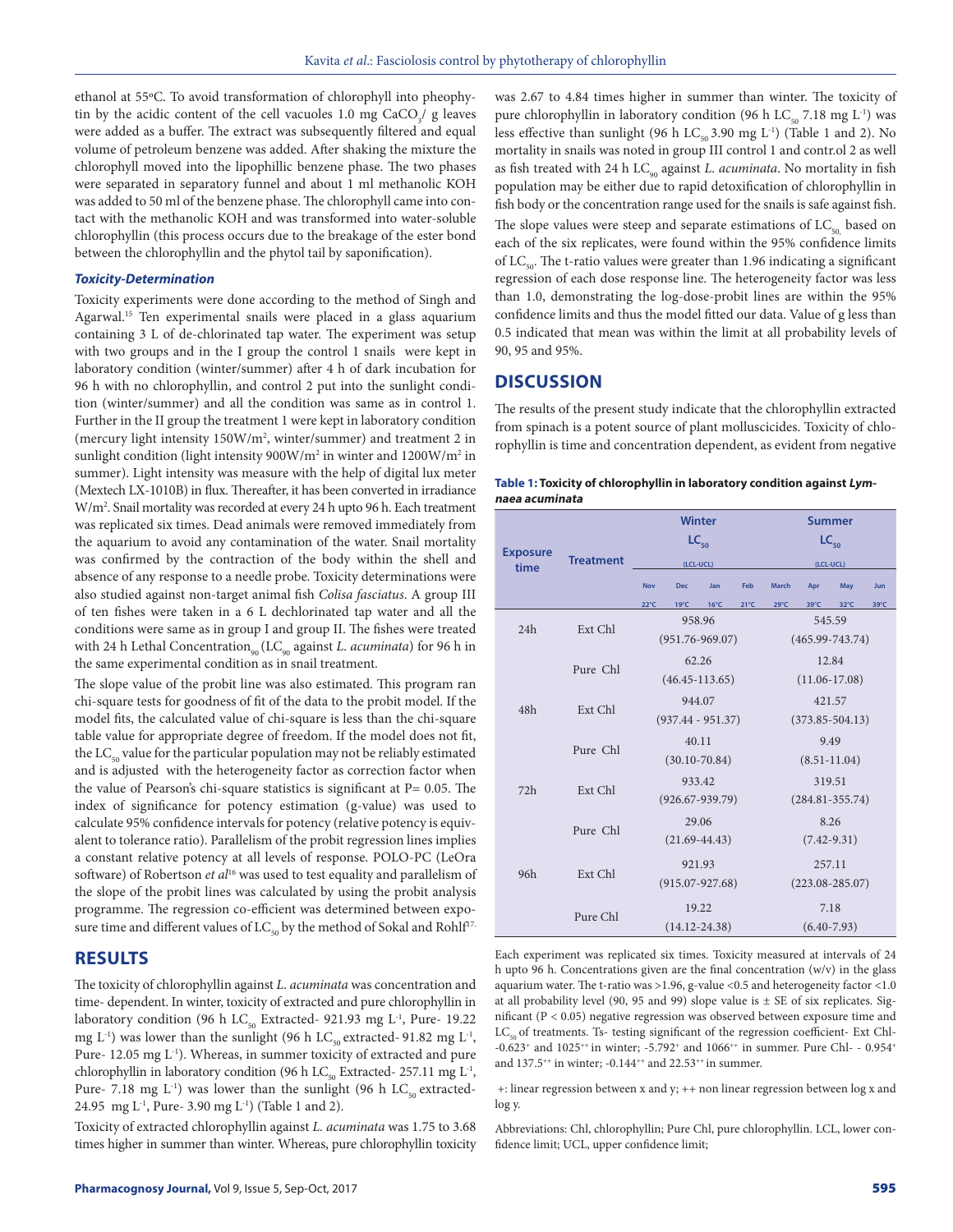#### **Table 2: Toxicity of chlorophyllin in sunlight against Lymnaea acuminata**

|                         |                               |                                        |                   | <b>Winter</b>    |               | <b>Summer</b>     |      |      |      |  |
|-------------------------|-------------------------------|----------------------------------------|-------------------|------------------|---------------|-------------------|------|------|------|--|
|                         | <b>Treatment</b>              |                                        |                   | $LC_{50}$        |               | $LC_{50}$         |      |      |      |  |
| <b>Exposure</b><br>time |                               |                                        |                   | (LCL-UCL)        |               | (LCL-UCL)         |      |      |      |  |
|                         |                               | <b>Nov</b><br><b>Dec</b><br>Jan<br>Feb |                   |                  | <b>March</b>  | May               | Jun  |      |      |  |
|                         |                               | $22^{\circ}C$                          | 19°C              | 16°C             | $21^{\circ}C$ | $29^{\circ}C$     | 39°C | 32°C | 39°C |  |
|                         | Ext Chl                       |                                        |                   | 95.55            |               | 52.27             |      |      |      |  |
| 24h                     |                               |                                        | $(94.93 - 96.36)$ |                  |               | $(45.38 - 67.61)$ |      |      |      |  |
|                         |                               | 51.80                                  |                   |                  |               | 10.75             |      |      |      |  |
|                         | Pure Chl<br>$(39.53 - 87.21)$ |                                        |                   |                  |               | $(9.41 - 13.57)$  |      |      |      |  |
|                         |                               | 94.64                                  |                   |                  |               | 41.16             |      |      |      |  |
| 48h                     | Ext Chl                       | $(93.36 - 94.79)$                      |                   |                  |               | $(36.73 - 48.33)$ |      |      |      |  |
|                         | Pure Chl                      | 33.42                                  |                   |                  |               | 7.91              |      |      |      |  |
|                         |                               | $(26.68 - 46.78)$                      |                   |                  |               | $(6.70 - 9.40)$   |      |      |      |  |
|                         |                               |                                        |                   |                  |               |                   |      |      |      |  |
| 72h                     | Ext Chl                       | 93.17                                  |                   |                  |               | 31.20             |      |      |      |  |
|                         |                               | $(92.51 - 93.77)$                      |                   |                  |               | $(27.69 - 34.75)$ |      |      |      |  |
|                         | Pure Chl                      | 22.29                                  |                   |                  |               | 6.44              |      |      |      |  |
|                         |                               | $(17.16 - 28.48)$                      |                   |                  |               | $(5.31 - 7.32)$   |      |      |      |  |
| 96 <sub>h</sub>         | Ext Chl                       | 91.82                                  |                   |                  |               | 24.95             |      |      |      |  |
|                         |                               | $(91.17-92.36)$                        |                   |                  |               | $(21.48 - 27.72)$ |      |      |      |  |
|                         | Pure Chl                      | 12.05                                  |                   |                  |               | 3.90              |      |      |      |  |
|                         |                               |                                        |                   | $(9.06 - 14.55)$ |               | $(2.34 - 4.84)$   |      |      |      |  |

Each experiment was replicated six times. Toxicity measured at intervals of 24 h upto 96 h. Concentrations given are the final concentration  $(w/v)$  in the glass aquarium water. The t-ratio was >1.96, g-value <0.5 and heterogeneity factor <1.0 at all probability level (90, 95 and 99) slope value is  $\pm$  SE of six replicates. Significant ( $P < 0.05$ ) was observed between exposure time and  $LC_{50}$  of treatments. Ts- testing significant of the regression coefficient- Ext Chl--0.064+ and 102.1++ in winter; -  $0.522^+$  and  $101.7^{++}$  in summer. Pure Chl- -0.787<sup>+</sup> and  $121.8^{++}$  in winter;  $-0.123$ <sup>+</sup> and 22.67<sup>++</sup> in summer.

 +: linear regression between x and y; ++ nonlinear regression between log x and log y.

Abbreviation: Chl, chlorophyllin; Pure Chl, pure chlorophyllin. LCL, lower confidence limit; UCL, upper confidence limit;

regression between exposure period and  $LC_{50}$  of chlorophyllin. Earlier, Wohllebe *et al*18 have noted that chlorophyllin can kill the different stages of the protozoan parasite *Ichthyophthirius mulftifiliis* in fresh water fish species. It is reported that chlorophyllin was able to kill four different species, a small crustacean (*Daphnia similis*), a unicellular alga (*Euglena gracilis*) and two species of fish (*Astyanax bimaculatus* and *Cyprynus carpio*) the vector of parasitic diseases.<sup>19</sup> Although it has been reported<sup>19</sup> that chlorophyllin is toxic against *Astyanax bimaculatus* and *Cyprynus carpio*, yet in our observation it is not toxic against *C*. *fasciatus*. Both extracted and pure chlorophyllin are more effective in summer than winter. Water in winter season holds more oxygen<sup>20</sup> Singh *et al.*<sup>21</sup> reported that in 2010 summer water temperature was in between 20°C to 35°C in year 2010. The reported dissolved oxygen concentration in this water was 2.0 to 4.0 mg L<sup>-1</sup>, which caused higher mortality of snails. Earlier it was reported in my own laboratory<sup>22</sup> that in warm water dissolved oxygen concentration in summer season is low  $(2.0 - 4.0 \text{ mg L}^{-1})$  and in winter season it is high (5.0 – 7.0 mg  $L^{-1}$ ). In the present experiment when we have treated the same conditions while toxicity the chlorophyllin, it may be possible that their effect along with toxic singlet oxygen production in the body of the snail after the treatment of chlorophyllin enhances the snail mortality.

Whereas in winter, when water temperature and corresponding dissolved oxygen concentration was in between 18°C to 25°C and was 5.0 to 7.3 mg L-1, respectively<sup>21</sup>. Higher toxicity of chlorophyllin in sunlight in comparison to laboratory condition is due to the more production of toxic singlet oxygen. Photodynamic reactions of chlorophyllin lead to the formation of the highly reactive singlet oxygen, which can react with various biomolecules.23 The toxicity of pure chlorophyllin is much more than extracted chlorophyllin because it is isolated from extraction of spinach. And it has high concentration of chlorophyll in comparison to extracted chlorophyllin which consist other component such as carotene, xanthophylls, and many other components too.<sup>24</sup> The HPLC (High performance liquid chromatography) was done in my own laboratory by Chaturvedi and Singh<sup>25</sup> identification of active components in the extracted and pure chlorophyllin.

Chlorophyllin is a derivative of chlorophyll,<sup>26</sup> in which magnesium atom at the centre of the ring is replaced with copper and phytol tail is lost.<sup>27</sup> Due to loss of phytol ring chlorophyllin is more soluble and stable in water than chlorophyll.<sup>28</sup> Chlorophyllin is accumulated in the intestine of exposed mosquito larvae and cercaria larva due to its higher solubility.<sup>29,7</sup> Recently, Chaturvedi and Singh,<sup>30</sup> also observed the toxicity of chlorophyllin against *Lymnaea acuminata* at different wavelengths of visible light. Photosensitization of this chlorophyllin produces reactive oxygen substances causing cell death.31 Very earlier, Singh *et al*. 32 was studiedthe larvicidal activity of photodynamic product pheophorbide a in different wavelength of light as well as in sunlight against cercaria larvae. The 96 h  $LC_{50}$  of toxicity of pure chlorophyllin (3.90 mg L<sup>-1</sup>) in sunlight is lower than active molluscicidal component *Papain* (9.74 mg L-1), *Quercetin* (65.91 mg L-1), *thymol* (10.71 mg L-1), and *Citral* (16.68 mg L-1)33-35 and synthetic molluscicides *phorate* (15 mg L-1), *carbaryl* (14.4 mg L-1) and *formothion* (8.5 mg L<sup>-1</sup>).<sup>36</sup> Extracted and pure chlorophyllin can be used as safe molluscicides as there was no mortality in fish even at 24 h  $LC_{\text{on}}$ (against *L*. *acuminata*).

Evidence from the steep slope shows values indicate that a small increase in the concentration of the different treatments causes a marked mortality in snails. A t- ratio value greater than 1.96 indicates that the regression is significant. Values of heterogeneity factor less than 1.0 denote that in the replicate test of random samples, the concentration response lines would fall within 95% confidence limits, and thus the model fits the data adequately. The index of significance of potency estimation g-value indicates that the value of the mean is within the limits at all probability levels (90, 95 and 99) less than 0.5.

# **CONCLUSION**

It can be stated that water soluble chlorophyllin extracted from green plant leaves, can be used as potent molluscicides. Due to the photodynamic nature of chlorophyllin, it has the potential to control fasciolosis by killing the snails. Use of photodynamic chlorophyllin against snails, is one of the effective biotechnological tool for effective control of fasciolosis. The use of chlorophyllin is safe, as it is not toxic to fish sharing the same habitat.

# **CONFLICT OF INTEREST**

We declare that we have no conflict of interest.

# **ACKNOWELEGEMENT**

One of the authors Kavita Singh is thankful to Department of Science and Technology, (DST) New Delhi for financial assistance (Inspire Fellowship Number-IF 140959).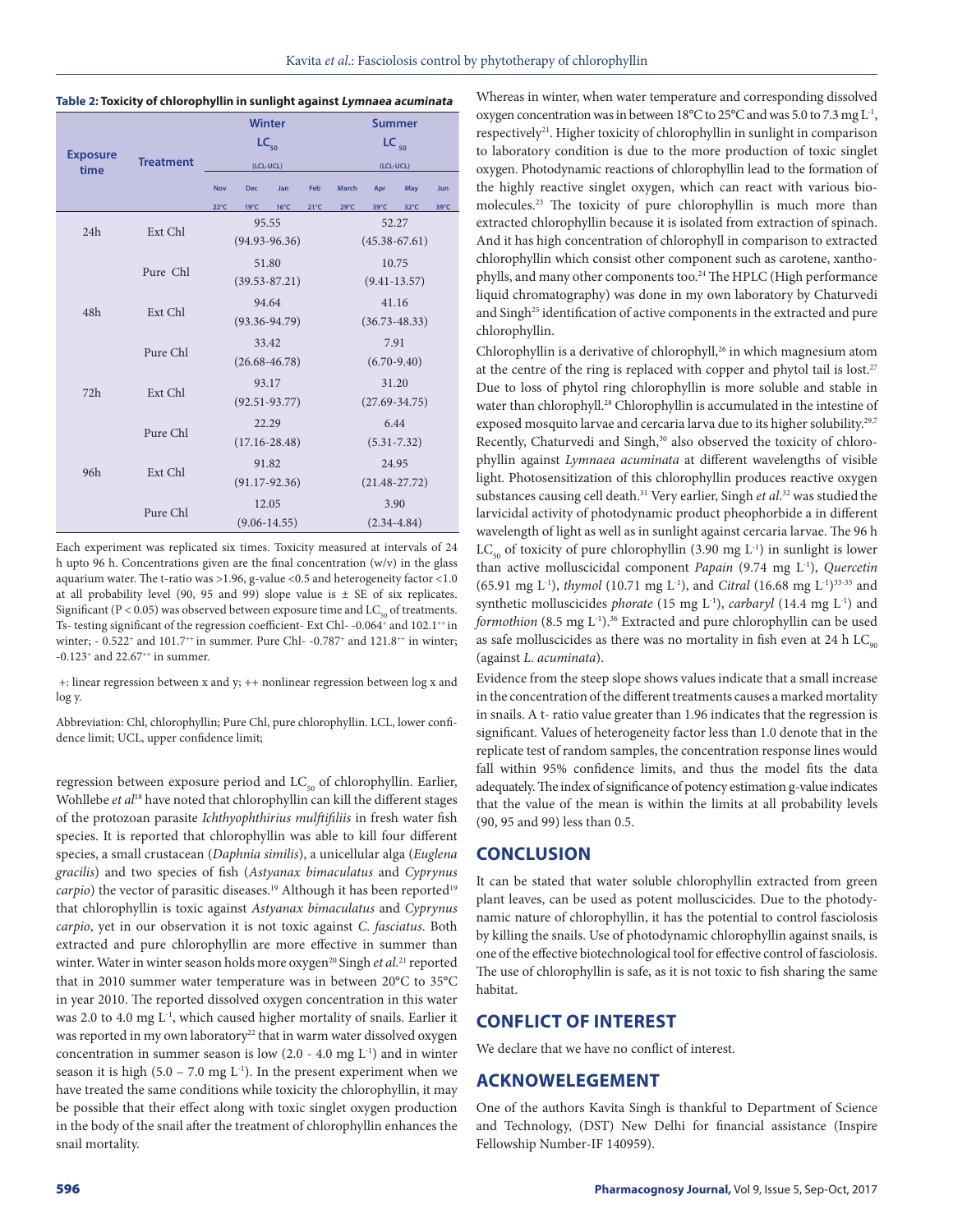# **ABBREVIATIONS USED**

**Chl:** Chlorophyllin; **Pure Chl:** Pure chlorophyllin; **LCL:** Lower confidence limit; **UCL:** Upper confidence limit.

## **REFERENCES**

- 1. WHO. Report of the WHO informal meeting on use of triclabendazole in fasciolosis control, 17-18 October. Geneva, Switzerland, WHO. 2006.
- 2. Mas-Coma S, Valero MA, Bargues MD. Fasciola, lymneids and human fasciolosis with a global overview on disease transmission, epidemiology evolutionary genetics, molecular epidemiology and control and other plant-borne trematode zoonoses. Adv Parasitol. 2009;69:41-6. https://doi.org/10.1016/S0065- 308X(09)69002-3.
- 3. Soni N, Singh DK, Singh VK. Inhibition kinetics of acetylcholinesterase and phosphatase by the active constituents of *Terminalia arjuna* and the *Tamarindus indica* in the cerebral ganglion of *Lymnaea acuminata*. Pharmacogn. J. 2017;9(1):98-101. https://doi.org/10.5530/pj.2017.2.25.
- 4. Mas-Coma S, Bargues MD, Valero MA. Fasciolosis and other Plant-borne trematode zoonoses Int J Parasitol. 2005;35(11):1255-78. https://doi.org/10.1016/j. ijpara.2005.07.010 ; PMid:16150452.
- 5. Salahi–Moghaddam A, Arfaa F. Epidemiology of human fascioliasis outbreaks in Iran J Arch Mil Med. 2013;1(1):6-12. https://doi.org/10.5812/jamm.13890.
- 6. Singh O, Agarwal RA. Toxicity of certain pesticides to two economic species of snail in northern India. J Econ Entomol. 1981;74(5):568-571. https://doi. org/10.1093/jee/74.5.568.
- 7. Singh DJ, Singh DK. Toxicity of chlorophyllin in different wavelength of visible light against *Fasciola gigantica* larva. J Photochem Photobiol, B: Biol. 2015;144:57-60. https://doi.org/10.1016/j.jphotobiol.2015.01.016 ; PMid:25720554.
- 8. Agarwal RA, Singh DK. Harmful gastropods and their control. Acta Hydrochim Hydrobiol. 1988;16(2):113-38. https://doi.org/10.1002/aheh.19880160202.
- 9. Singh DJ, Singh DK. Phytotherapy of chlorophyllin exposed *Lymnaea acuminata*: A new biotechnological tool for fasciolosis control. Parasite Epidemiol. Control. 2016;1(2):20-5. https://doi.org/10.1016/j.parepi.2016.03.005.
- 10. Luna JS, Santos AF, Lima MRF, Omena MC, Mendona FAC, Bieber LW. A study of the larvicidal and molluscicidal activities of some medicinal plants from northeast Brazilian J Ethnopharmacol. 2005;97(2):199-206. https://doi.org/10.1016/j. jep.2004.10.004 ; PMid:15707752.
- 11. Singh A, Singh DK, Misra TN, Agarwal RA. Molluscicide of plant origin. Biol Agric Hortic. 1996;13(3):205-52. https://doi.org/10.1080/01448765.1996.9754782.
- 12. Tekwu EM, Bosompem KM, Anyan WK, Appiah-Opong R, Owusu KB, Tettey MD, et al. In Vitro Assessment of Anthelmintic Activities of *Rauwolfia vomitoria* (Apocynaceae) Stem Bark and Roots against Parasitic Stages of *Schistosoma mansoni* and Cytotoxic Study. J Parasitol Res. Volume 2017 (2017), Article ID 2583969, 11 pages. https://doi.org/10.1155/2017/2583969.
- 13. Erzinger GS, Hader DP. Bioinsecticide nontoxic biodegradable from UNIVILLE. 2009 National Institute of Intellectual Property – INPI. No.020090120220.20.
- 14. Wohllebe S, Ulbrich C, Grimm D, Pietsch J, Erzinger G, Richter R, et al. Photodynamic treatment of *Chaoborus crystallinus* larvae with chlorophyllin induces Necrosis and apoptosis. Photochem Photobiol. 2011;87:1113-22. https://doi. org/10.1111/j.1751-1097.2011.00958.x. PMid:21699544.
- 15. Singh DK, Agarwal RA. Correlation of the anticholinesterase and molluscicidal activity of the latex of *Euphorbia royleana* Bioss. on *Lymnaea acuminata.* J Nat Prod. 1984;47(4):702-5. https://doi.org/10.1021/np50034a023 ; PMid:6491683.
- 16. Robertson JL, Russell RM, Preisler HK, Savin NE. Bioassay with Arthropods. POLO computer programme for Analysis of Bioassay Data, second ed. CRC Press/Taylor and Francis. 2007;1-224.
- 17. Sokal RR, Rohlf FJ. Introduction to Biostatistics. W. H. Freeman and Co., San Francisco. 1995;271-3.
- 18. Wohllebe S, Richter P, Hader DP. Chlorophyllin for the control of *Ichthyophthirius*

*mulftifiliis* (fouquet). Parasitol Res. 2012;111(2):729-33. https://doi.org/10.1007/ s00436-012-2893-y ; PMid:22476598.

- 19. Erzinger GS, Souza SC, Pinto LH, Hoppe R, Del-Ciampo LF, Souza O, Correia CH, Hader DP. Assessment of the impact of chlorophyll derivatives to control parasites in aquatic ecosystems. Ecotoxicol. 2015;24(4):949-58. https://doi. org/10.1007/s10646-015-1437-5 ; PMid:25750014.
- 20. Waterwatch Australia. National Technical Manual. Module 4 Physical and chemical Parameters. Waterwatch Australia Steering Committee Environment Australia, (www. Waterwatch.org.au) 2002:ISBN 0 6425 4856 0.
- 21. Singh V, Singh VK, Singh DK. Seasonal variation in the toxicity of carbamyl to the snail *Lymnaea acuminata*: Implications for dosing regimens. Aus J Ecotoxicol. 2010;16:1-8.
- 22. Srivastava S, Tripathi AP, Singh VK, Singh DK. Environmental factors and the toxicity of Eugenol and Quercetin against snail *Lymnaea acuminata*. Res J Environ Toxicol. 2015;9(6):332-41. https://doi.org/10.3923/rjet.2015.332.341.
- 23. Spikes JD. Light in disease and therapy. Plenum Press, New York. 1979;5:251-60.
- 24. Anonymous. Report of the Second Working Group Meeting on the Markerels (Decapterus and Rastrelliger spp.) in the Malacca strait, 4-9 October 1985, Colombo, Sri Lanka, Bay of Bengal Programme Document. 1985;23p.
- 25. Chaturvedi, D. (2016). Molluscicidal activity of photodynamic products of chlorophyll against *Lymnaea acuminata* and *Indoplanorbis exustus*. Ph.D. Thesis. DDU Gorakhpur University, Gorakhpur.
- 26. Sarkar D, Sharma A, Talukder G. Chlorophyll and chlorophyllin as modifiers of genotoxic effects. Mutation Res. 1994;318:239-47. https://doi.org/10.1016/0165- 1110(94)90017-5.
- 27. Berezin BD, Berezin MB, Moryganov AP, Rumyantseva SV, Dymnikova NS. Chlorophyll and its derivatives, chlorins and porphyrins, as a promising class of environmentally friendly dyes. Russ J App Chem. 2003;76(12):1958-61. https:// doi.org/10.1023/B:RJAC.0000022447.81026.1a.
- 28. Sarkar D, Sharma A, Talukder G. Comparison of the effects of crude extract of spinach- beet leaves and equivalent amounts of chlorophyll and chlorophyllin in modifying the clastogenic activity of chromium (VI) oxide in mice in vivo. Phytother Res. 1995;9(3):199-202. https://doi.org/10.1002/ptr.2650090309.
- 29. Erzinger GS, Wohllebe S, Vollarth F, Costa SC, Ritcher P, Lebert M, et al. Optimizing condition for the use of chlorophyll derivatives for photodynamic control of parasites in aquatic ecosystems. Parasitol Res. 2011;109(3):781-6. https://doi. org/10.1007/s00436-011-2322-7 ; PMid:21448572.
- 30. Chaturvedi D, Singh VK. Toxicity of chlorophyllin against *Lymnaea acuminata* at different wavelengths of visible light. Trop. Life Sci. Res. 2016;27(2):25-36. https://doi.org/10.21315/tlsr2016.27.2.3 ; PMid:27688849 PMCid:PMC5031161.
- 31. Kohen R, Nyska A. Oxidation of biological system: oxidative stress phenomena, antioxidants, redox reactions, and methods for their quantification. Toxicol Pathol. 2002;30(6):620-50. https://doi.org/10.1080/01926230290166724; PMid:12512863.
- 32. Singh DJ, Singh VK, Singh DK. Photomediated larvicidal activity of pheophorbide a against cercaria larvae of *Fasciola gigantica*. Scientifica. 2017;Volume 2017, Article ID 5219194, 7 pages, doi.org/10.1155/2017/5219194.
- 33. Singh S, Singh VK, Singh DK. Molluscicidal activity of some common spice plant. Biol Agric Hortic. 1997;14(3):237-49. https://doi.org/10.1080/01448765.1 997.9754813.
- 34. Jaiswal P, Singh VK, Singh DK. Enzyme inhibition by molluscicidal component of *Areca catechu* and *Carica papaya* in the nervous tissue of vector snail *Lymnaea acuminata*. Pesti Biochem Physiol. 2008;92(3):164-8. https://doi.org/10.1016/j. pestbp.2008.07.011.
- 35. Singh KL, Singh DK, Singh VK. Characterization of the molluscicidal activity of *Bauhinia variegata* and *Mimusops elengi* plant extracts against the Fasciola vector *Lymnaea acuminata*. Rev Inst Med Trop Sao Paulo. 2012;54(3):135-40. https://doi.org/10.1590/S0036-46652012000300004 ; PMid:22634884.
- 36. Singh DK, Agarwal RA. *In vivo* and *in vitro* studies on synergism with anticholinesterase pesticide in the snail *Lymnaea acuminata*. Arch Environ Contam Toxicol. 1983;19:313-9.